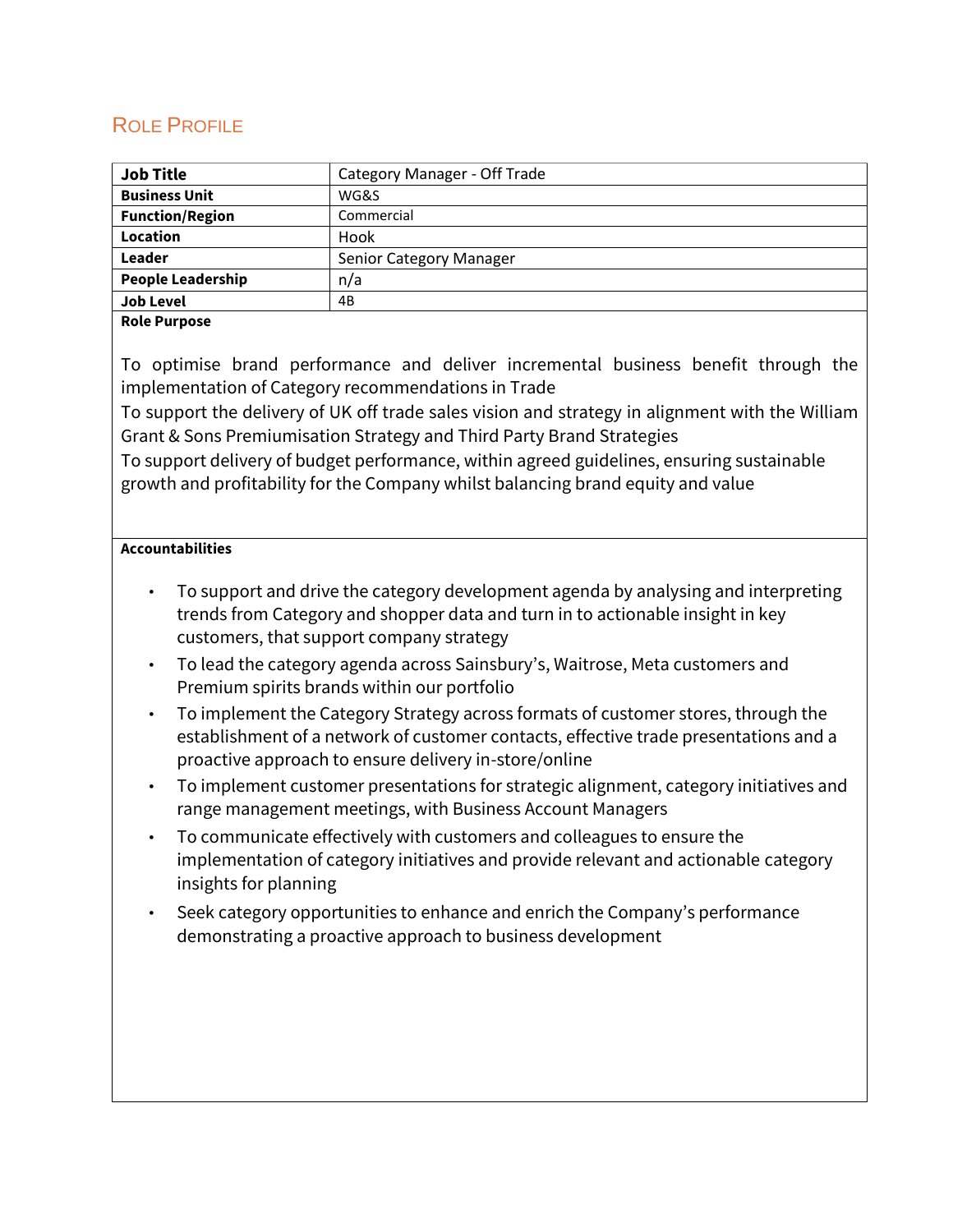| Created by:            | Laura Robinson |
|------------------------|----------------|
| Date:                  | 21/12/21       |
|                        |                |
| HRBP:                  | Melissa Thomas |
|                        |                |
| Date of last revision: | 21/12/21       |
|                        |                |

| <b>Working with People</b>                                                                                                                                                                                                                                                                                                                                          | Analysing                                                                                                                                                                                                                                                                                                                                                                                                  |  |
|---------------------------------------------------------------------------------------------------------------------------------------------------------------------------------------------------------------------------------------------------------------------------------------------------------------------------------------------------------------------|------------------------------------------------------------------------------------------------------------------------------------------------------------------------------------------------------------------------------------------------------------------------------------------------------------------------------------------------------------------------------------------------------------|--|
| Demonstrates an interest in and understanding of<br>others<br>Adapts to the team and builds team spirit<br>Recognises and rewards the contribution of others<br>Listens, consults others and communicates<br>proactively Supports and cares for others<br>Develops and openly communicates self-insight,<br>such as an awareness of own strengths and<br>weaknesses | Analyses numerical data, verbal data and all other<br>sources of information<br>Breaks information into component parts, patterns and<br>relationships<br>Probes for further information or greater<br>$\bullet$<br>understanding of a problem<br>Makes rational judgements from the available<br>$\bullet$<br>information and analysis<br>Produces workable solutions to a range of problems<br>$\bullet$ |  |